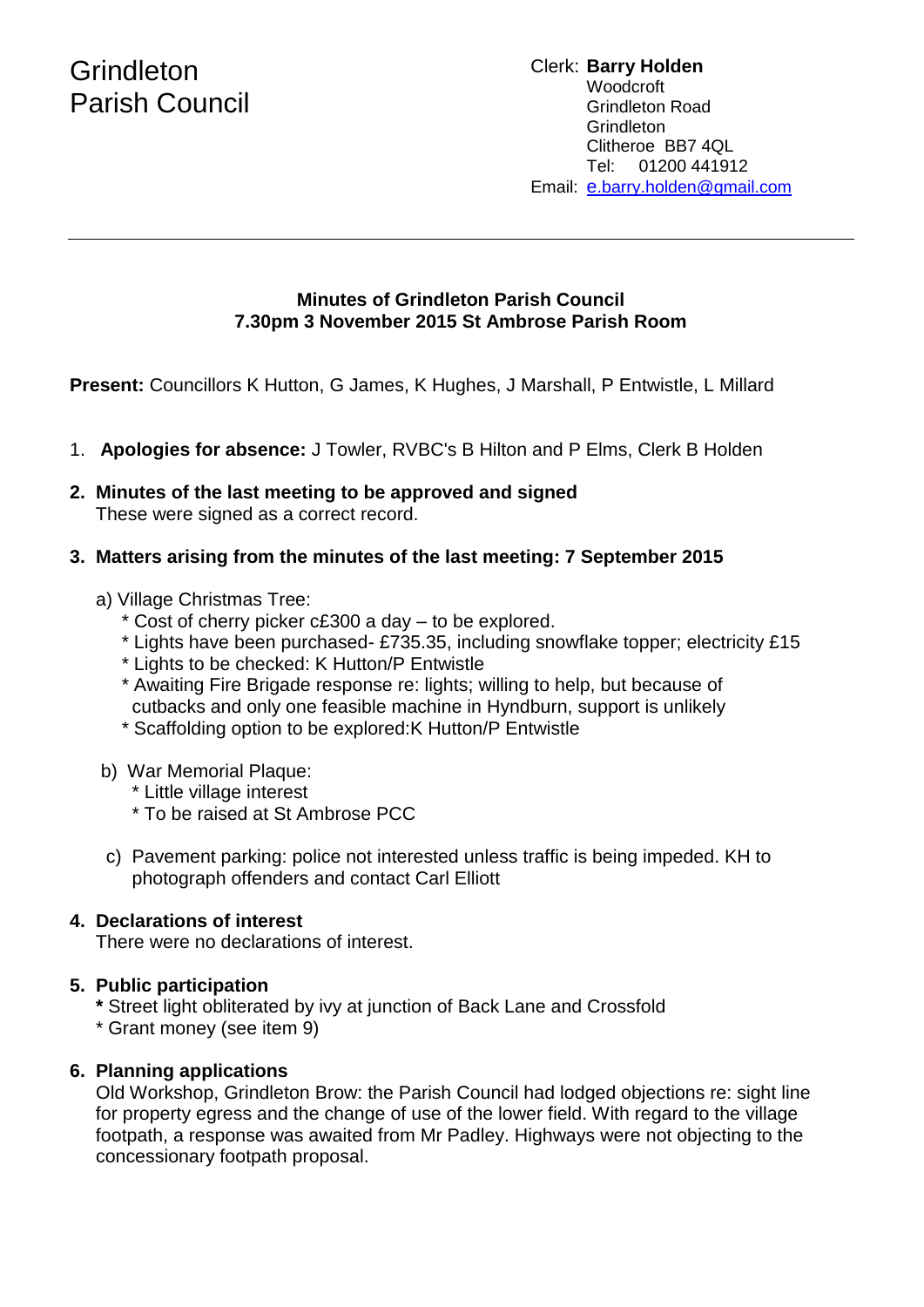#### **7. Under-grounding of obtrusive power cables**

 The Parish Council supported the scheme. K Hughes to further this (sketch maps, grid references etc) for December 1 response.

#### **8. Precept application for 2016-17**

- \* £5k to be set aside for footpath works
- \* £6 per resident (£3500) for charitable purposes
- \* Other monies to be allocated following the January meeting
- \* The precept to be held at the 2015-16 level

#### **9. Parish Grant Scheme - RVBC: September 30 2016 deadline**

 Possible projects to benefit parishioners could include: village signage; benches; setting up a Facebook page; renewing the Grindleton Trail sign; more flower tubs; Playground works; Millennium Wood disabled access ....

 Further discussion to be had at the January meeting, when this would be the main item. Councillors to bring priorities and costings to the meeting. Consultation with the village to be arranged via an open meeting with refreshments, as well as through the Parish News, and key groups contacted directly (church, school, Recreation Ground Charity).

#### **10. Financial matters**

Some discussion followed re: the lengthsman's duties and expenditure, particularly regarding culverts needing attention. K Hutton to meet with Roy.

#### **11. Update from the clerk**

The clerk not being in attendance, there was no update.

#### **12. Reports of the Grindleton organisations**

- a) Recreation Ground Charity: 2015 Bonfire was all-ticket, because of H &S and insurance issues last year; 340 tickets had been sold.
- b) Consolidated Charities: Pendle View home had been handed over to the first tenant, following the RVBC £15k grant for refurbishment. The two Harrop Fold houses one up for let, the other empty in the next few weeks. some educational grants had been issued.

 Discussion followed re: reaching the 'poor' of the village, and the best way to contact/support the most needy and vulnerable; could this be done through the church, or school? How could people be encouraged to apply for educational and other grants?

 c) The Almshouses: the clerk to be asked to write to the organisation, both to update the Parish Council and to nominate a representative to attend meetings.